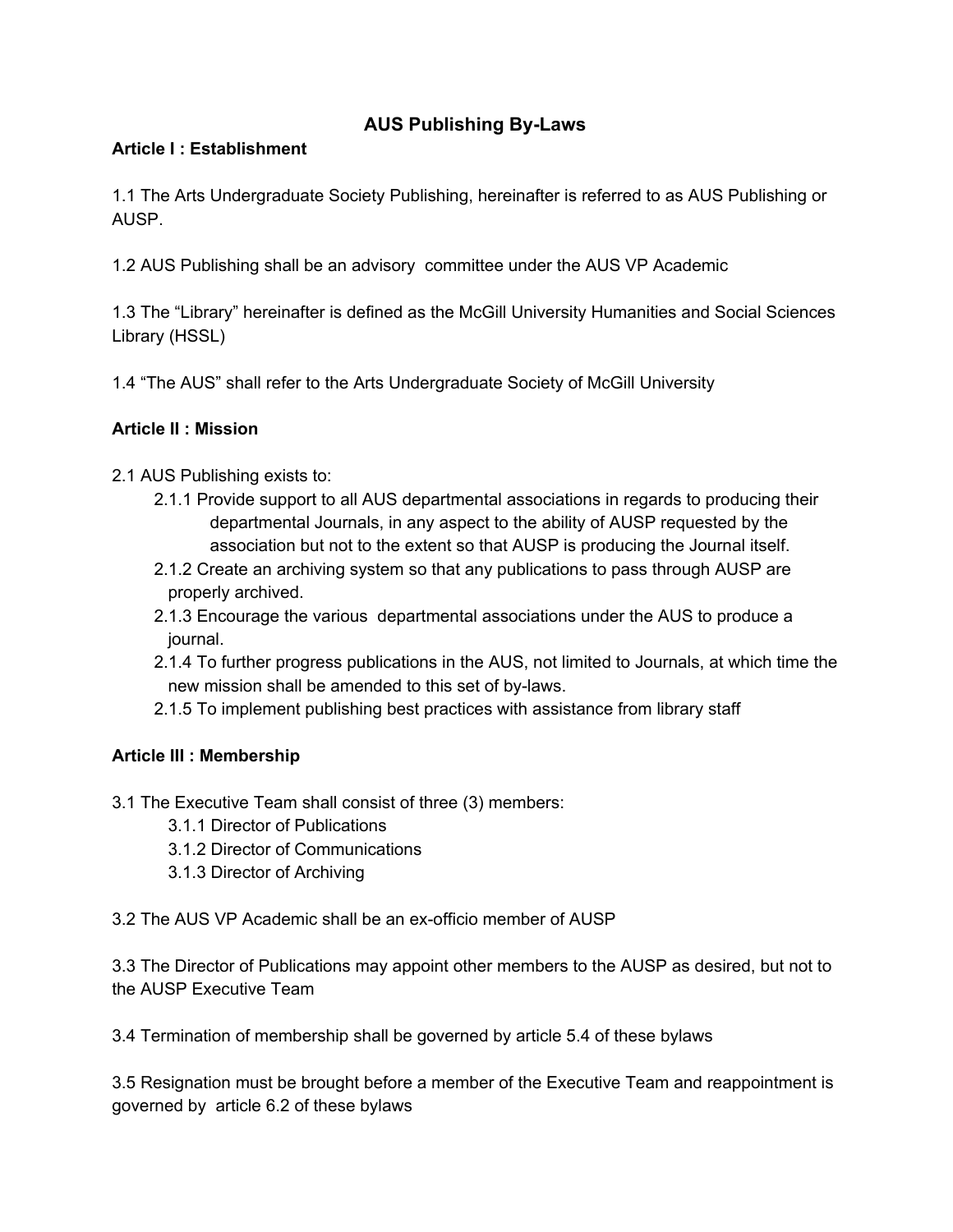### **Article IV : Powers and Duties of the AUSP Executive Team**

4.1 Duties of the Director of Publications consist of:

4.1.1 Directing the day-to-day management decisions and implementing AUSP's long and short term plans.

4.1.2 Overseeing the execution of the AUSP's mission statement in article II.

4.1.3 Provide support to departmental journal editors, by holding tutorials/workshops, through consultation or by other means.

4.1.4 Report to the VP Academic on the activities of the AUSP

- 4.1.5 Implement publishing best practices by collaborating with the library
- 4.1.6 Acquire contracts with printers

4.2 Duties of the Director of Communications consists of

4.2.1 Establishing and maintaining good relations with all AUS departmental associations and their Journal teams

4.2.2 Communicating publishing standards to departmental journals editors

4.2.3 Reporting departmental needs to AUSP

4.2.4 Ensuring participation of departments in workshop and tutorial events

4.2.5 Liaising between printer and departments to communicate any issues that may arise

4.3 Duties of the Director of Archiving consists of

4.3.1 Maintaining communication with Library and Archives Canada on behalf of all publications that are a part of AUSP

4.3.2 Collection, digitization, and management of journals online and physically, whereas online is defined by AUS journal database and physical as a display in the AUS Lounge. 4.3.3 Enforce publishing practices, by proofing journals.

# **Article V : Meetings**

5.1 AUSP meetings shall be held at minimum once every two (2) weeks as called by Director of **Publications** 

5.2 Non-executive members may attend AUSP meetings with prior permission of any Executive Team member

5.3 The Executive Team may invite representatives from external groups to sit in on meetings and give presentations.

5.4 All AUSP meetings are mandatory for members of the Executive Team

5.4.1 If an executive member misses two meetings in a semester without a valid reason, they will be put under review for termination of their position by the AUS VP Academic.